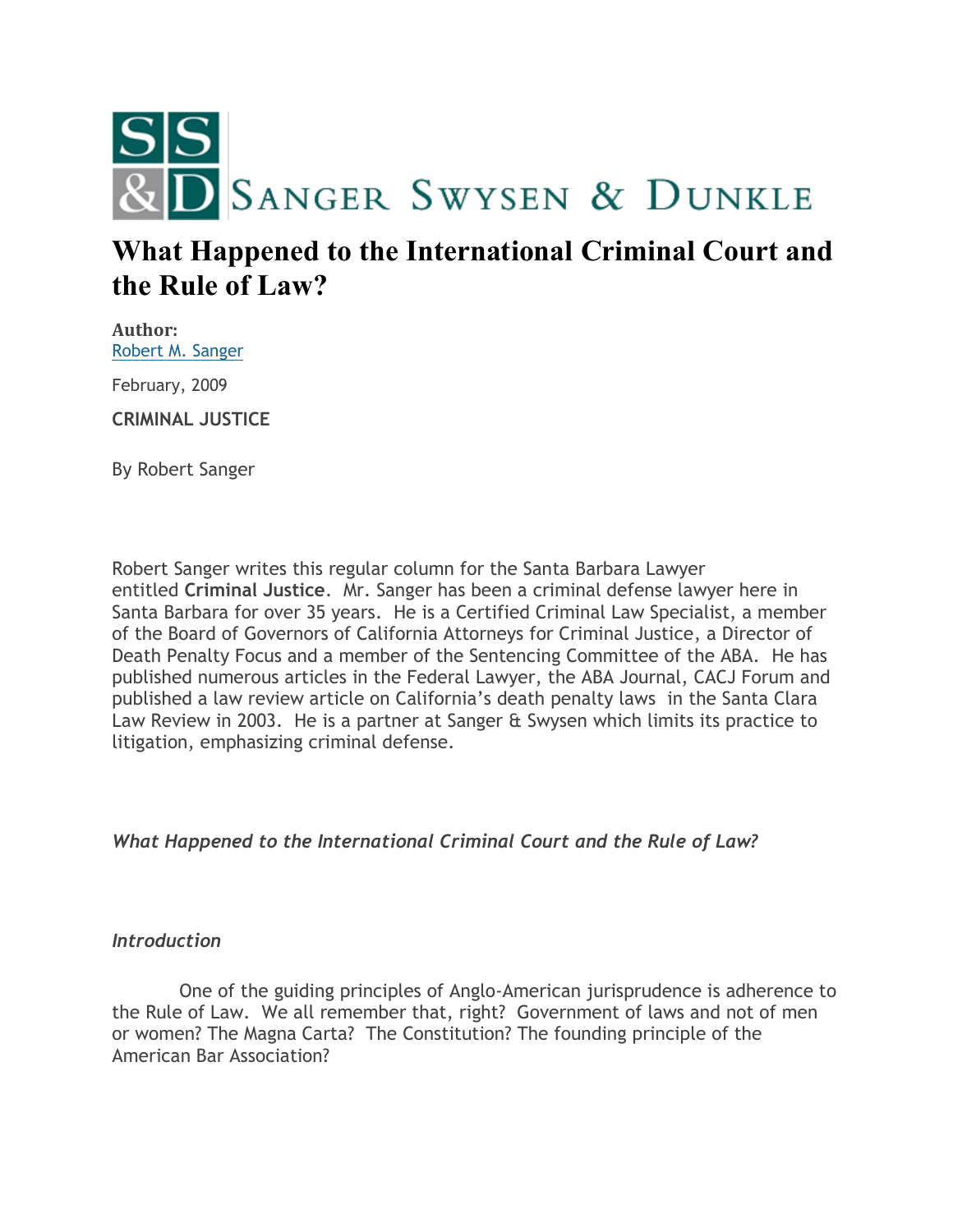Yet, the actual application of the principle of the Rule of Law has had a spotty history in this country and elsewhere. Personal agendas, the craving for power and the politics of fear and hatred pull people away from adherence to this principle. It is easy for political leaders, and the people being led, to believe that what they are doing is right. We tend to be able to see these lapses from the Rule of Law clearly only after time has passed. We remain vulnerable to these lapses when they are occurring right in front of our faces.

 Domestically, we now see pretty clearly how misguided and outright violative of the Rule of Law some of our legislative, executive and judicial decisions have been. Some obvious examples are the Alien and Sedition Acts, slavery and the Dred Scott decision, segregation and Plessy v. Ferguson, Japanese internment and the Korematsu decision. I am fairly certain that during that the last few decades the United States has done some things that future generations will look upon with shame or embarrassment.

 Nevertheless, since the Second World War, there have been great strides made toward creating respect for the Rule of Law internationally. The United States originally supported this movement but, more recently, has declined to participate and has actually sabotaged the efforts. In this month's *Criminal Justice* column we will look at the international Rule of Law and, in particular, the International Criminal Court.<sup>[\[1\]](#page-6-0)</sup>

#### *The International Rule of Law*

 During this last presidential administration, the Rule of Law has not faired well either domestically or internationally. The vetting of Supreme Court Justices was based on their commitment to the "unitary executive." This is code for allowing the President and Vice-President to exercise power without restraint of the Rule of Law. In place of the Rule, we have seen the most dramatic increase in the power of the executive in the history of this country and we have seen the greatest inroads into individual rights since reconstruction.

 The manifestation of this phenomenon domestically was, among other things, the suspension of the writ of habeas corpus; the holding of people without charges, the right to know the charges against them or the right to counsel; the approval of administrative subpoenas essentially negating the fourth amendment requirement of a warrant; the routine interception of private e-mail and telephone communications; and the refusal to allow anyone else to have access to executive documents so that the public could see what the government was doing.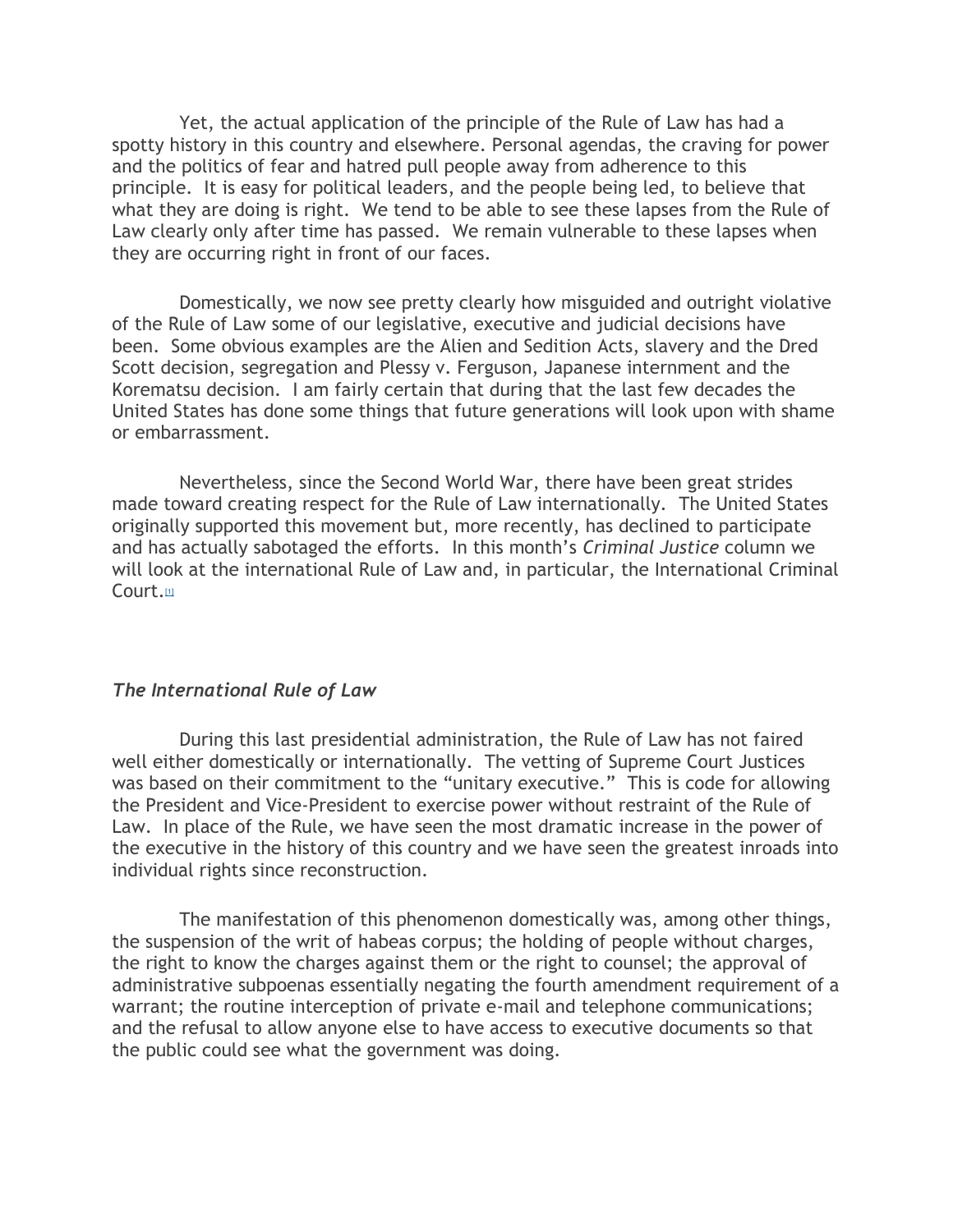In addition, internationally, President Bush and his predecessors in office carried on the concept of "signing statements" to hedge full commitments to international agreements and treaties. This was accompanied by the outright approval of torture in violation of longstanding international law, the refusal to acknowledge the International Court of Justice and the use of bilateral immunity agreements.

 President Bush will have to await the judgment of history. However, President Obama has made a general commitment to bring the United States back within the legal proscriptions of modern international law. He has rejected torture and has made statements to the rest of the world that he wants America to resume its role as a world leader. During his campaign he has spoken favorably of the developments at the International Criminal Court.

 Having said that, the fate of the International Criminal Court is still unknown. The Court was based on the "Statute of Rome" which is more accurately a treaty. The treaty took effect on July 1, 2002 and the Court has jurisdiction over offense occurring on or after that date. Over 140 countries in the world have signed the treaty and over 100 are full members of the Court. President Clinton originally signed the treaty on behalf of the United States but, immediately upon taking office two years later, President Bush rescinded the signature. This put us in the company of China, Russia, India and Israel as opposing the treaty and opposing the International Criminal Court itself. President Obama has not yet publicly stated that he will sign the Rome Treaty or submit it to the Senate.

#### *The Nuremberg Effect*

 Justice Robert Jackson, as we all recall, left the bench of the United States Supreme Court to be the lead prosecutor in the Nuremberg War Crimes Trials. More importantly, he was the United States representative at the London conference during which the ground rules for the trials were developed. Justice Jackson pushed for full and fair trials for the German leaders. Churchill wanted to summarily execute the captured Nazis. Stalin wanted to have trials – but show trials resulting in swift execution. Jackson stood almost alone in insisting on real trials with due process. Had President Roosevelt lived longer, Jackson probably would not have gotten his way. However, President Truman came into office and agreed that the United States and the other victorious powers should set an example.

 Jackson saw this as an opportunity to show the world that victor's justice could be based on the Rule of Law. It was something new and something to be proud of. However, he also saw the trials as an opportunity to set a new standard for the world in the future. From now on, political, military, medical and industrial leaders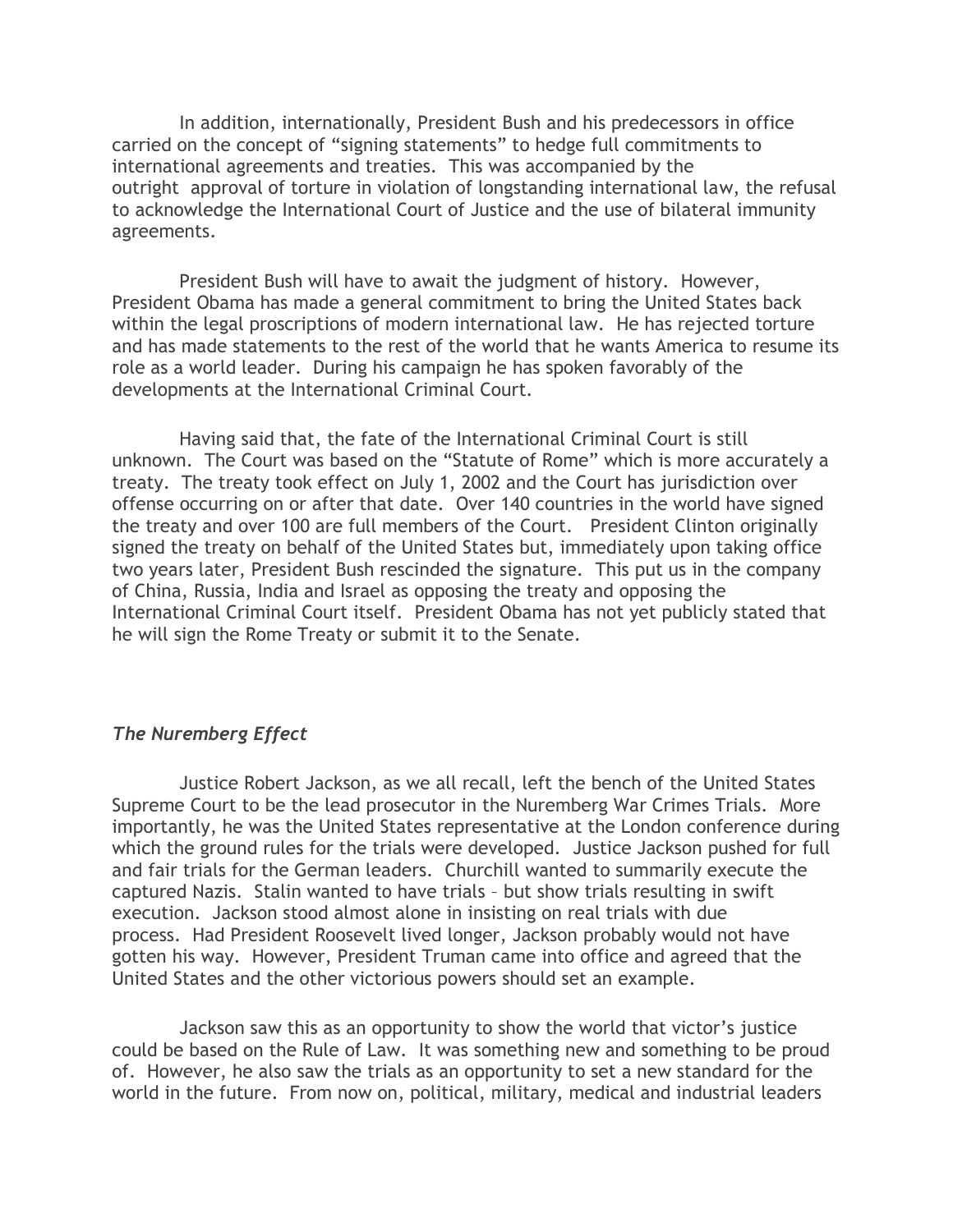who engaged in crimes against humanity could be tried in a court of law. Ironically, to do this at Nuremberg required that one fundamental principle of law be abrogated – the prohibition against *ex post facto* legislation – because, despite the horrific nature of Nazi genocide, there was no international statute prohibiting it or setting a punishment.

 Nevertheless, with all the flaws and occasional controversies, the Nuremberg trials did set a precedent that persists to this day. In addition to the idea of prosecuting leaders for crimes against humanity and genocide, the Nuremberg trials had lasting effects in our own society. Justice Jackson returned to the United States Supreme Court and took up the issue of racial segregation. In the aftermath of his service as prosecutor and his first hand knowledge of the evidence of racial hatred and bigotry, he could not do anything other than to urge his fellow justices to end racial segregation in the United States. The trials of the medical professionals at Nuremberg also had the effect instituting a procedure for obtaining informed consent on the part of patients, particularly in the context of experimental procedures. And, the increased regard for due process and the rights of the accused during the fifties and sixties also gained considerable impetus from the Nuremberg trials.

 One of the most significant results of the Nuremberg trials was the idea that an international tribunal can exercise jurisdiction over political, military, industrial and other individuals who have waged a war of aggression or who have engaged in crimes against humanity. Justice Jackson and the United States promulgated and implemented this new use of the Rule of Law in international tribunals. After Nuremberg, the concept remained alive. It was codified in international treaties and understandings. But little was done to actually convene tribunals.

## *The International Criminal Court*

 In the late 1990's, the United Nations commenced discussions to try to establish a court that would have a role similar to that of the Nuremberg tribunals but which would be truly international. Instead of an *ad hoc* tribunal that had the aura of victor's justice, this court would be permanent. It would be available to hear the most serious cases where no other court would take responsibility. Ultimately in June of 1998, the Rome Statute was drafted. The Statute, actually a treaty, was signed by representatives of the founding countries, including the United States.

 President Clinton signed the original treaty in 1998. However, as soon as President George W. Bush took office, he rescinded the Presidential approval. The treaty was never ratified by the Senate and the United States has not been a party to it. Interestingly, 140 other countries around the world, including a number in Africa, have signed the treaty.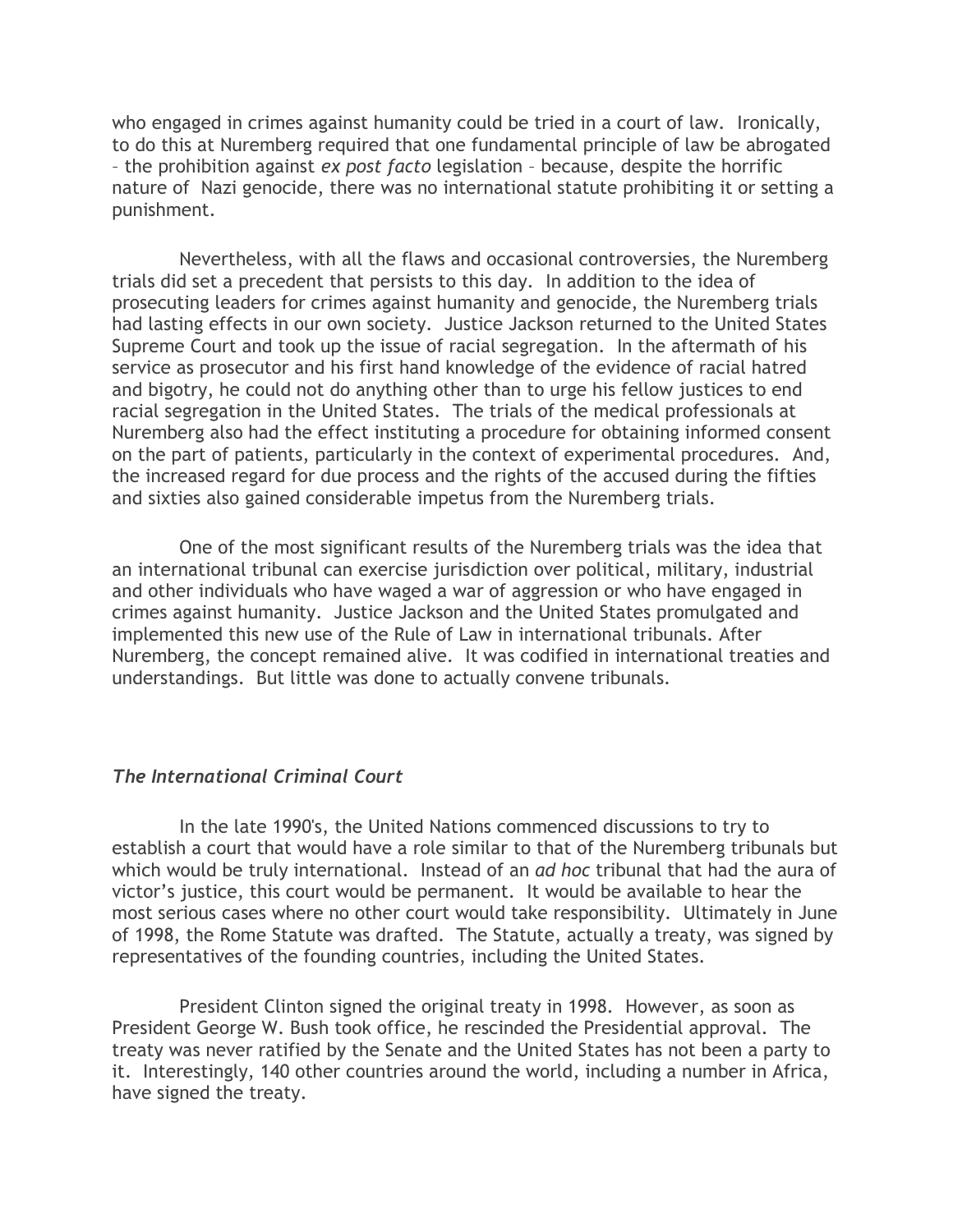The ICC has four basic categories of crime it can prosecute: genocide, crimes against humanity, war crimes and initiation of wars of aggression. To date the ICC has commenced investigations into four general areas: Northern Uganda, the Democratic Republic of the Congo, the Central African Republic and Darfur. The Court has issued public arrest warrants for twelve people; six of them remain free, two have died, and four are in custody.

 The first trial in the ICC is currently underway. The trial of Congolese militia leader, Thomas Lubanga Dyilo, began on January 26, 2009. At the time of this writing, witnesses are being called to the stand who were child soldiers General Lubanga pressed into service. His prosecution for war crimes and specific violations of the Rome Treaty is being watched all over the world with interest. It is not only the first trial in the ICC but an important one that should send a loud message to war lords and aggressors around the world. The Court is proceeding with a presumption of innocence and basic rights of due process of law. It is commanding the respect of the international legal and political communities. The fact of the trial itself, regardless of outcome, is a victory for the Rule of Law.

 However, under the Bush Administration, the United States has done more than simply refuse to ratify the Rome Treaty. It has actively interfered with the operation of the Court; some say the United States opposition has amounted to sabotage. The United States has withheld funding and has intimidated countries which participated in certain procedures. The Bush Administration has forced over 100 countries into signing Bilateral Immunity Agreements basically saying that we will withhold all foreign aid to the country if it makes any effort to bring an American before the ICC. Why have we been so opposed to the imposition of the Rule of Law through the ICC? What are we afraid of?

 There is certainly concern that highly placed members of the Bush Administration, and even the former President and Vice President themselves, could be subject to international criminal charges before the ICC. This is a sobering thought. Has the United States waged a war of aggression on Iraq? Have we committed war crimes? Crimes against humanity? Have members of the government approved torture and other acts which violate international treaties? Were the ICC to assert jurisdiction what would be the defense?

#### *The Future of United States Involvement with the ICC*

 Whatever happened in the past, the United States will find it difficult to join in the condemnation of war criminals in other countries while refusing to submit, not only to the jurisdiction of the Court, but to the basic Rule of Law. History does repeat itself – it has been said that the first lesson of history is that we do not learn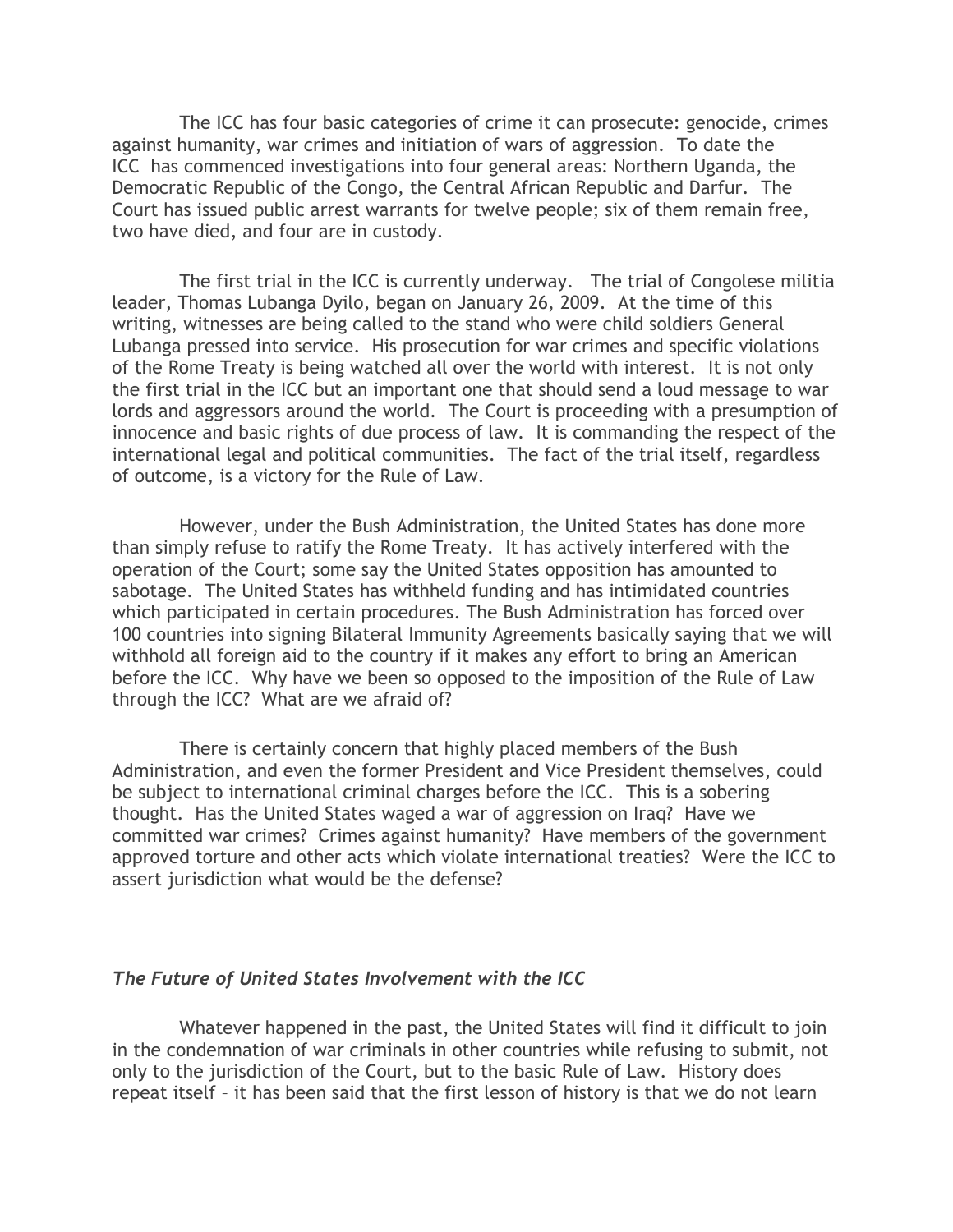from the lessons of history. The United States has recently engaged in the kind of hubris – outrageous arrogance – that has accompanied the downfall or so many world powers. Cresis had to try to conquer the Persians, the Persians thought they could conquer the Greeks – or more recently, both Napoleon and Hitler thought they could fight two front wars. All of them fought wars of aggression and slaughtered people in their path.

 It is a lesson of history that hubris on the part of the leaders and their followers overcomes the sense of justice and the Rule of Law. The citizens of a country rally behind their leaders as they wage wars of aggression and as they gradually take away the rights of the enemies and the citizens themselves. Is that what we have done? Can a new President -- sworn to transparency in government and to restoring our place in the international community – bring us back from the dangerous and arrogant journey that we have embarked on? Time will tell.

 However, one of the fundamental things that the President and the Congress should do immediately is to sign and ratify the Treaty of Rome. We should make a full commitment to join with the other 140 nations, to submit to the rules on genocide, crimes against humanity, war crimes and wars of aggression. The United States should make an immediate commitment to support and fund the Court, to cooperate in all of its investigations and to abide by its judgments.

### *Conclusion*

 International law – the Rule of Law – is here to stay. It is the hope of the future to avoid wars and maybe someday a war we cannot win. But, in order for that to work, international law needs the authorization and the moral and financial support of the leading countries of the world. Can we do it? We will keep a good thought!